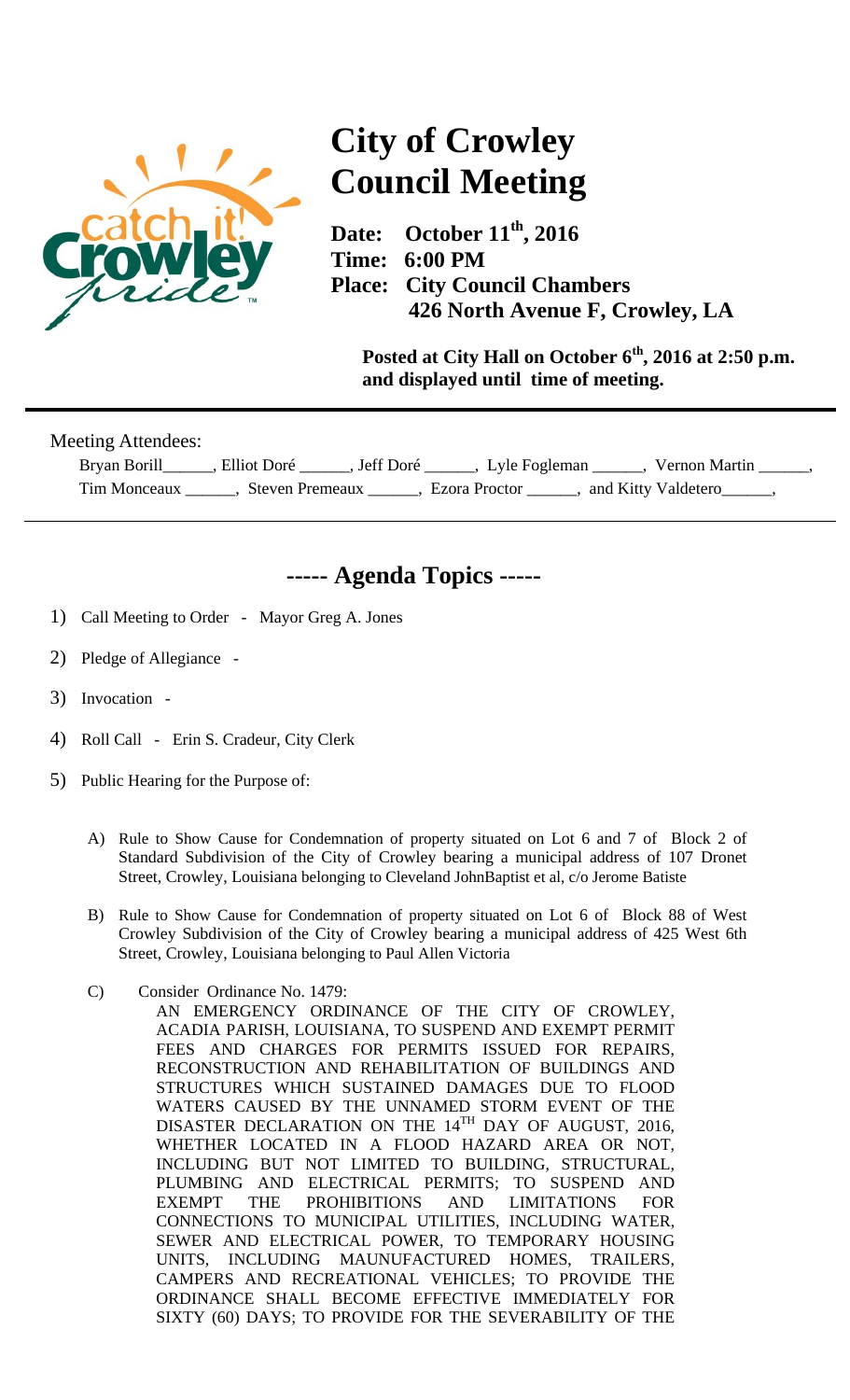PROVISIONS HEREOF; AND TO PROVIDE FOR ALL MATTERS RELATIVE THERETO.

- D) Consider Ordinance No. 1480:
	- AN ORDINANCE TO AMEND AND RE-ENACT ORDINANCE NO. 1163 OF THE CODE OF ORDINANCES OF THE CITY OF CROWLEY TO REZONE THE PORTION OF LOTS 1 THROUGH 20 OF CLARK PLACE SUBDIVISION EXTENSION NO. 1 IN THE CITY OF CROWLEY FROM C-1, TRANSITIONAL BUSINESS DISTRICT, AND C-2, NEIGHBORHOOD SHOPPING, TO R-1, RESIDENTIAL DISTRICT; TO REPEAL ONLY THOSE PORTIONS OF ORIDNANCE NO. 1163 DESIGNATING THE AREAS TO BE ZONED C-1, TRANSITIONAL BUSINESS DISTRICT, AND C-2, NEIGHBORHOOD SHOPPING; TO RE-ENACT ALL PARTS OF THE ORDINANCE ENLARGING THE CORPORATE BOUNDARIES OF THE CITY AND DEFINING THE TERRITORY TO BE INCLUDED WITHIN THE CORPORATE LIMITS AND PROVIDING FOR THE ACQUISITION OF UTILITY AND ROAD RIGHTS OF WAY; TO PROVIDE THE AUTHORITY TO EXECUTE DEVELOPMENT AGREEMENTS STIPULATING PERFORMANCE PROVISIONS AND TO PROVIDE FOR SEWERAGE AND UTILITY SERVICES; TO REPEAL ALL OTHER ORDINANCES OR PARTS OF ORDINANCES CONTRARY THERETO OR IN CONFLICT THEREWITH; AND TO PROVIDE FOR ALL MATTERS RELATIVE THERETO.
- 6) Agenda Amendments:
- 7) Approval of the Minutes of: A) Regular Council Meeting held on September  $13<sup>th</sup>$ , 2016
- 8) Approval of Bills for Payment:
- 9) Mayor's Report:
	- A) Sales Tax Chart
	- B) User Fee Chart
- 10) Standing Committee Reports:
	- A) Public Works Committee:

Chairperson – Alderman Tim Monceaux, Vice-Chairperson – Alderwoman Ezora J. Proctor, Members – Aldermen Jeff Doré, Lyle Fogleman, Jr. and Vernon Martin 1. No Action Items

- 
- B) Utility Committee:

Chairperson – Alderman Vernon Martin, Vice-Chairperson – Alderwoman Kitty Valdetero, Members – Aldermen J. Elliot Doré, Jeff Doré, and Lyle Fogleman, Jr.

- 1. No Action Items
- C) Public Safety Committee:

Chairperson – Alderman Lyle Fogleman, Jr., Vice-Chairperson – Alderman Bryan Borill, Members – Aldermen Vernon Martin, Tim Monceaux and Steven Premeaux

- 1. To consider declaring the F-250 Ford diesel pickup as surplus equipment.
- 2. Waive educational requirements for applicants for Reserve Police Officers.
- 3. Beer and Liquor Applications and Renewals:
	- a) Randy J. Nickel 2017 Class A Retail Outlet Beer Permit dba Bayou Bend Golf Club 2017 Class A Retail Outlet Liquor Permit 427 Hoyt Avenue b) Dardean H. Cook 2017 Class B Retail Package Beer Permit Dba Cajun Mart 2017 Class B Retail Package Liquor Permit 109 South Eastern Avenue
	- Dba Cajun Mart Deli 815 Hargrave

c) Dardean H. Cook 2017 Class A Retail Outlet Beer Permit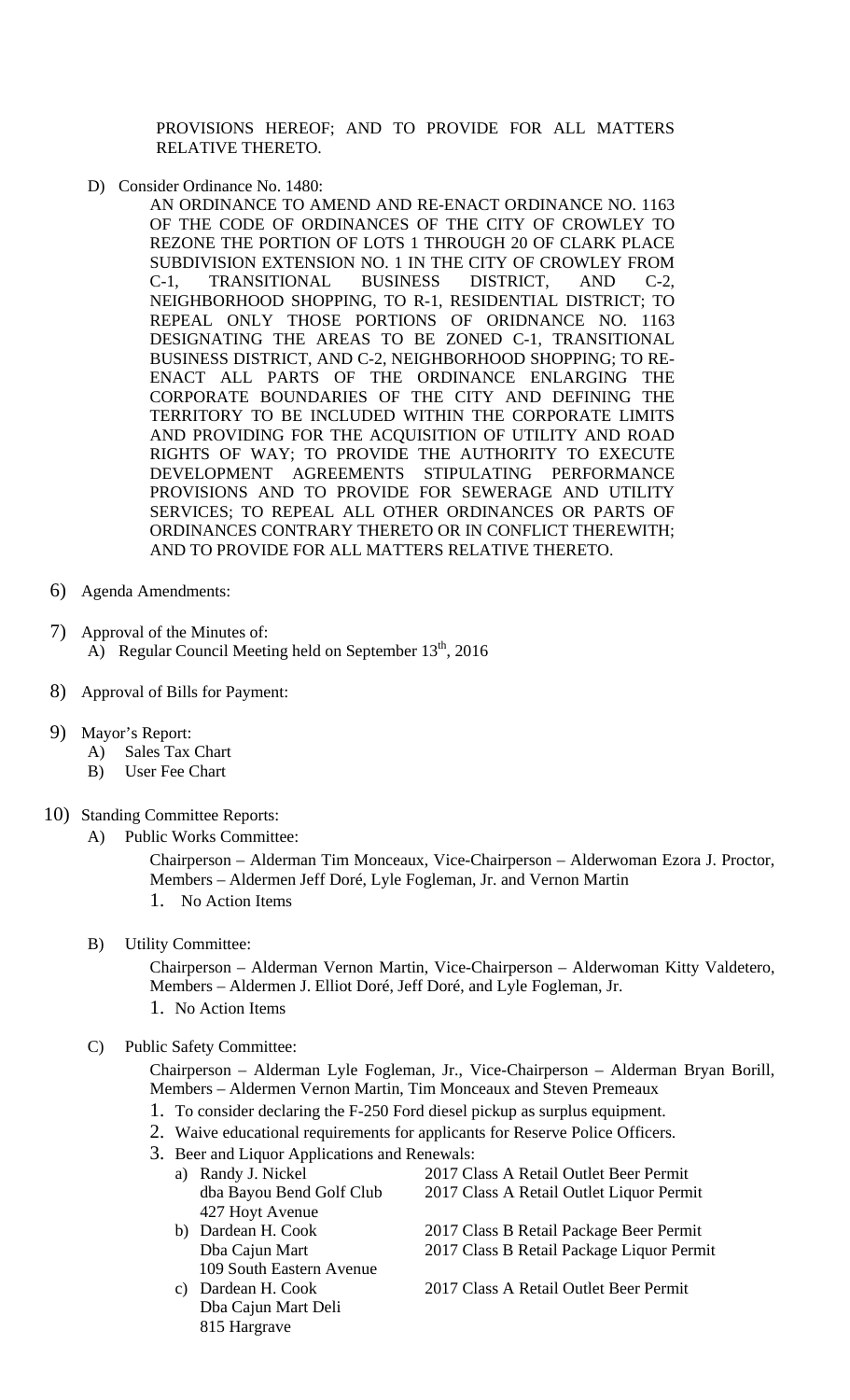- d) Riverbend Truckstop 2017 Class A Retail Outlet Beer Permit Crowley Casino 2017 Class A Retail Outlet Liquor Permit 9002 Hwy 13
- e) John E. Reinhart 2017 Class B Retail Package Beer Permit Corner Store #378 2017 Class B Retail Package Liquor Permit 1764th Parkerson Avenue
- f) Tyler Robichaux 2017 Class B Retail Package Beer Permit Crawfish Nest & Market 2017 Class B Retail Package Liquor Permit 805 West 2nd Street
- g) Ricky Cuccio 2017 Class B Retail Package Beer Permit Cuccio's Food Mart 1025th Avenue G
- h) Pat Bordes, II 2017 Class A Retail Outlet Beer Permit Fezzo's 2017 Class A Retail Outlet Liquor Permit 2111th Cherokee Drive
- i) Ismet Hoxcha 2017 Class A Retail Outlet Beer Permit Govani's Italian Grille 2017 Class A Retail Outlet Liquor Permit 200irway Drive
- j) Sacre Coeur Inc. 2017 Class A Retail Outlet Beer Permit K of C Council 5499 621uth Avenue E
- k) Burnell Martin 2017 Class A Retail Outlet Beer Permit Martin Tavern 2017 Class A Retail Outlet Liquor Permit 102rth Avenue F
- l) Yaser Balbeis 2017 Class A Retail Outlet Beer Permit Zeus Balbeisi 2017 Class A Retail Outlet Liquor Permit 512 North Parkerson Avenue. Motion carried.
- 4. Resolution to call for a public hearing to proceed with condemnation of property situated as the North ½ Lots 13-14, Block 8, South Crowley located at 404 East Clay owned by Paul D. Benoit who is deceased and no succession was held.
- D) Zoning & Annexation Committee:

Chairperson – Alderwoman Kitty Valdetero, Vice-Chairperson – Alderman Vernon Martin, Members – Aldermen Bryan Borill, J. Elliot Doré and Steven Premeaux

- 1. No Action Items
- E) Public Buildings Committee:

Chairperson – Alderman Bryan Borill, Vice-Chairperson – Alderman Lyle Fogleman, Jr., Members – Aldermen J. Elliot Doré, Tim Monceaux, and Steven Premeaux

- 1. Authorize the Mayor to enter into a lease agreement for the Central Fire department building.
- F) Insurance & Personnel Committee:

Chairperson – Alderwoman Ezora J. Proctor, Vice-Chairperson – Alderman Jeff Doré Members – Aldermen Bryan Borill, Vernon Martin, and Kitty Valdetero

- 1. No Action Items
- H) Community & Economic Development Committee: Chairperson – Alderman Jeff Doré, Vice-Chairperson – Alderman Tim Monceaux, Members – Aldermen Bryan Borill, Ezora J. Proctor and Kitty Valdetero 1. Waive the fees for the July celebration in honor of Orlando Thomas.
- I) Recreation Committee:

Chairperson – Alderman Steven Premeaux, Vice-Chairperson – Alderman J. Elliot Doré, Members – Aldermen Lyle Fogleman, Jr., Tim Monceaux and Ezora J. Proctor

- 1. No Action Items
- J) Revenue & Finance Committee:

Chairperson – Alderman J. Elliot Doré, Vice-Chairperson – Alderwoman Kitty Valdetero, Members – Aldermen Jeff Doré, Ezora J. Proctor, and Steven Premeaux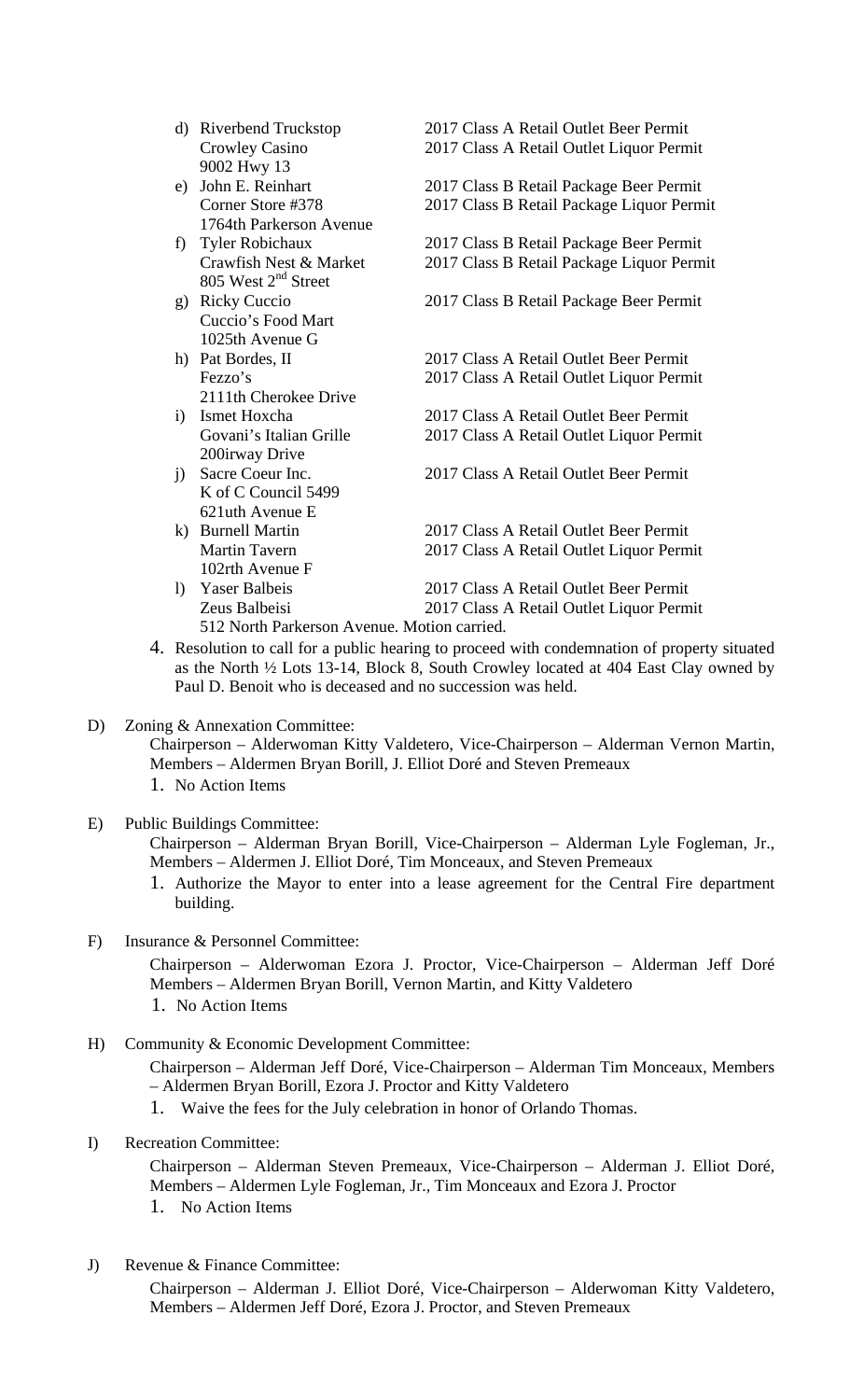## 1. No Action Items

- 11) Engineer's Report Tim Mader, City Engineer
- 12) Resolutions:
	- A) Resolution to introduce an ordinance for a three way stop sign at J.D. Miller and Marcel Thomas
- 13) Ordinances:
	- A) Consider Ordinance No. 1479:

AN EMERGENCY ORDINANCE OF THE CITY OF CROWLEY, ACADIA PARISH, LOUISIANA, TO SUSPEND AND EXEMPT PERMIT FEES AND CHARGES FOR PERMITS ISSUED FOR REPAIRS, RECONSTRUCTION AND REHABILITATION OF BUILDINGS AND STRUCTURES WHICH SUSTAINED DAMAGES DUE TO FLOOD WATERS CAUSED BY THE UNNAMED STORM EVENT OF THE DISASTER DECLARATION ON THE 14<sup>TH</sup> DAY OF AUGUST, 2016, WHETHER LOCATED IN A FLOOD HAZARD AREA OR NOT, INCLUDING BUT NOT LIMITED TO BUILDING, STRUCTURAL, PLUMBING AND ELECTRICAL PERMITS; TO SUSPEND AND EXEMPT THE PROHIBITIONS AND LIMITATIONS FOR CONNECTIONS TO MUNICIPAL UTILITIES, INCLUDING WATER, SEWER AND ELECTRICAL POWER, TO TEMPORARY HOUSING UNITS, INCLUDING MAUNUFACTURED HOMES, TRAILERS, CAMPERS AND RECREATIONAL VEHICLES; TO PROVIDE THE ORDINANCE SHALL BECOME EFFECTIVE IMMEDIATELY FOR SIXTY (60) DAYS; TO PROVIDE FOR THE SEVERABILITY OF THE PROVISIONS HEREOF; AND TO PROVIDE FOR ALL MATTERS RELATIVE THERETO.

B) Consider Ordinance No. 1480:

AN ORDINANCE TO AMEND AND RE-ENACT ORDINANCE NO. 1163 OF THE CODE OF ORDINANCES OF THE CITY OF CROWLEY TO REZONE THE PORTION OF LOTS 1 THROUGH 20 OF CLARK PLACE SUBDIVISION EXTENSION NO. 1 IN THE CITY OF CROWLEY FROM C-1, TRANSITIONAL BUSINESS DISTRICT, AND C-2, NEIGHBORHOOD SHOPPING, TO R-1, RESIDENTIAL DISTRICT; TO REPEAL ONLY THOSE PORTIONS OF ORIDNANCE NO. 1163 DESIGNATING THE AREAS TO BE ZONED C-1, TRANSITIONAL BUSINESS DISTRICT, AND C-2, NEIGHBORHOOD SHOPPING; TO RE-ENACT ALL PARTS OF THE ORDINANCE ENLARGING THE CORPORATE BOUNDARIES OF THE CITY AND DEFINING THE TERRITORY TO BE INCLUDED WITHIN THE CORPORATE LIMITS AND PROVIDING FOR THE ACQUISITION OF UTILITY AND ROAD RIGHTS OF WAY; TO PROVIDE THE AUTHORITY TO EXECUTE DEVELOPMENT AGREEMENTS STIPULATING PERFORMANCE PROVISIONS AND TO PROVIDE FOR SEWERAGE AND UTILITY SERVICES; TO REPEAL ALL OTHER ORDINANCES OR PARTS OF ORDINANCES CONTRARY THERETO OR IN CONFLICT THEREWITH; AND TO PROVIDE FOR ALL MATTERS RELATIVE THERETO.

14) Other Business: